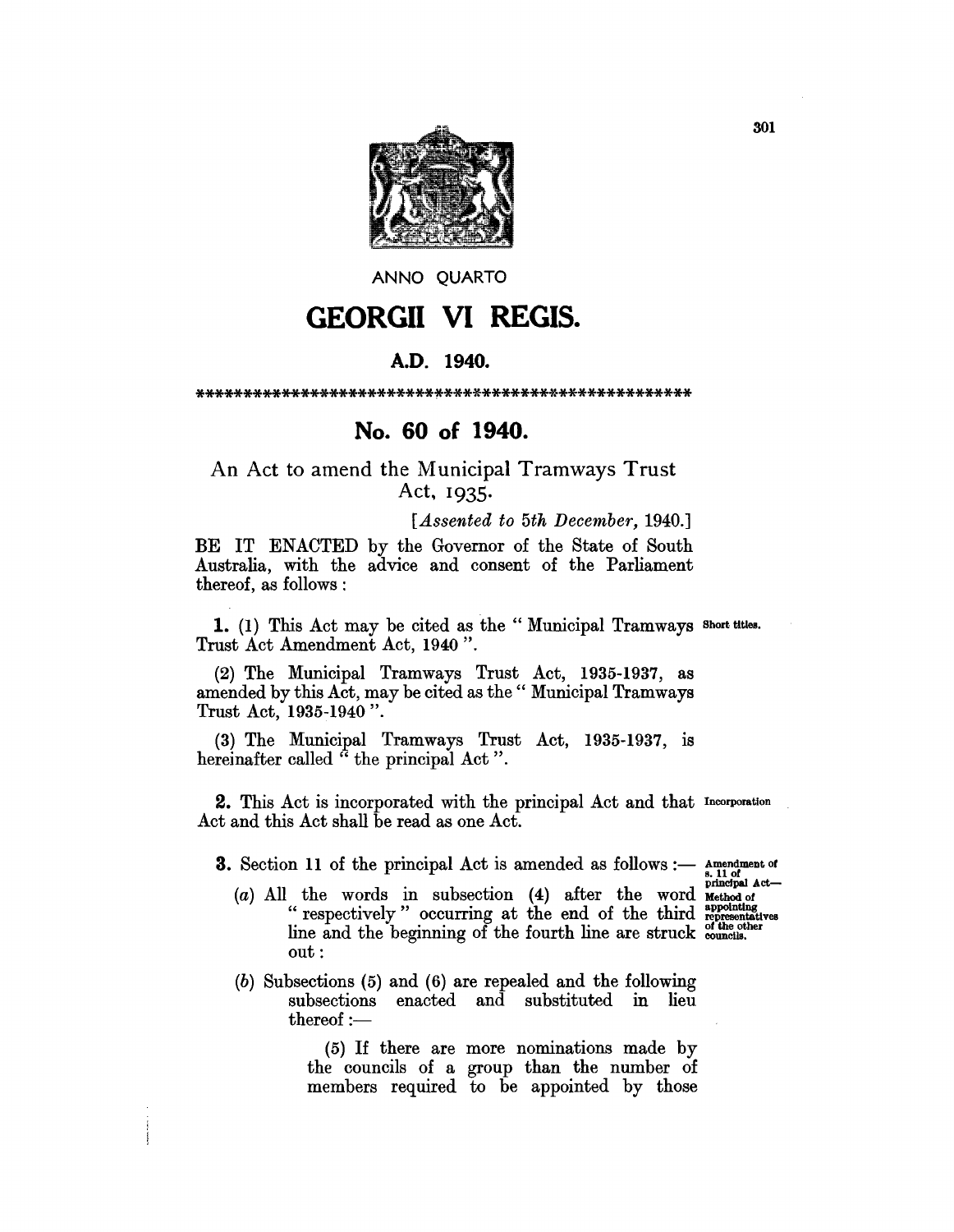councils, the Commissioner shall appoint a. returning officer to hold an election for determining the members to be appointed by those councils.

(6) As early as possible after his appointment the returning officer shall conduct an election by postal ballot papers posted to every person entitled to vote at the election.

(6a) Every member of a council of a group entitled to appoint members, may vote by ballot for the number of members required.

(6b) The ballot shall be conducted in accordance with the regulations (if any) applicable thereto; and if there is no provision in this Act or the regulations on any matter connected with an election, that matter shall be dealt with in such manner as the returning officer determines.

 $\frac{p_{\text{rincipal}}}{p_{\text{t}}}}$  and  $\frac{p_{\text{rincipal}}}{p_{\text{t}}}}$  are paragraph  $(d)$  thereof. **4.** Section 17 of the principal Act is amended by striking out

Amendment of Disqualifica-tion of member.

Financial<br>statements.

Amendment of principal Act-**5.** Paragraph *(I)* of section 26 of the principal Act is  $a$ mended $-$ 

- (a) by striking out the words" and the thirty-first day of July" in the second line :
- (b) by striking out the word" six" in the sixth line and inserting in lieu thereof the word " twelve " :
- (c) by striking out the words" and the thirty-first day of July" in the seventh and eighth lines:
- (d) by striking out the words" those days" in the ninth line and inserting in lieu thereof "that day".

s. 35 of<br>principal Act-

- $_{\text{s. 35 of}}^{\text{Amendment of}}$  **6.** Section 35 of the principal Act is amended-
- Debentures. (a) by inserting after the words " twenty-eight" in the fifth line of subsection (2) thereof the words " until the thirty-first day of January, nineteen hundred and forty-one"; and
	- (b) by inserting at the end thereof the following new  $subsections: -$

(3) The rate at which sinking fund contributions shall be made under the provisions of any debentures issued by the Trust to the Treasurer pursuant to this Act or to any repealed Act shall as from the thirty-first day of January, one